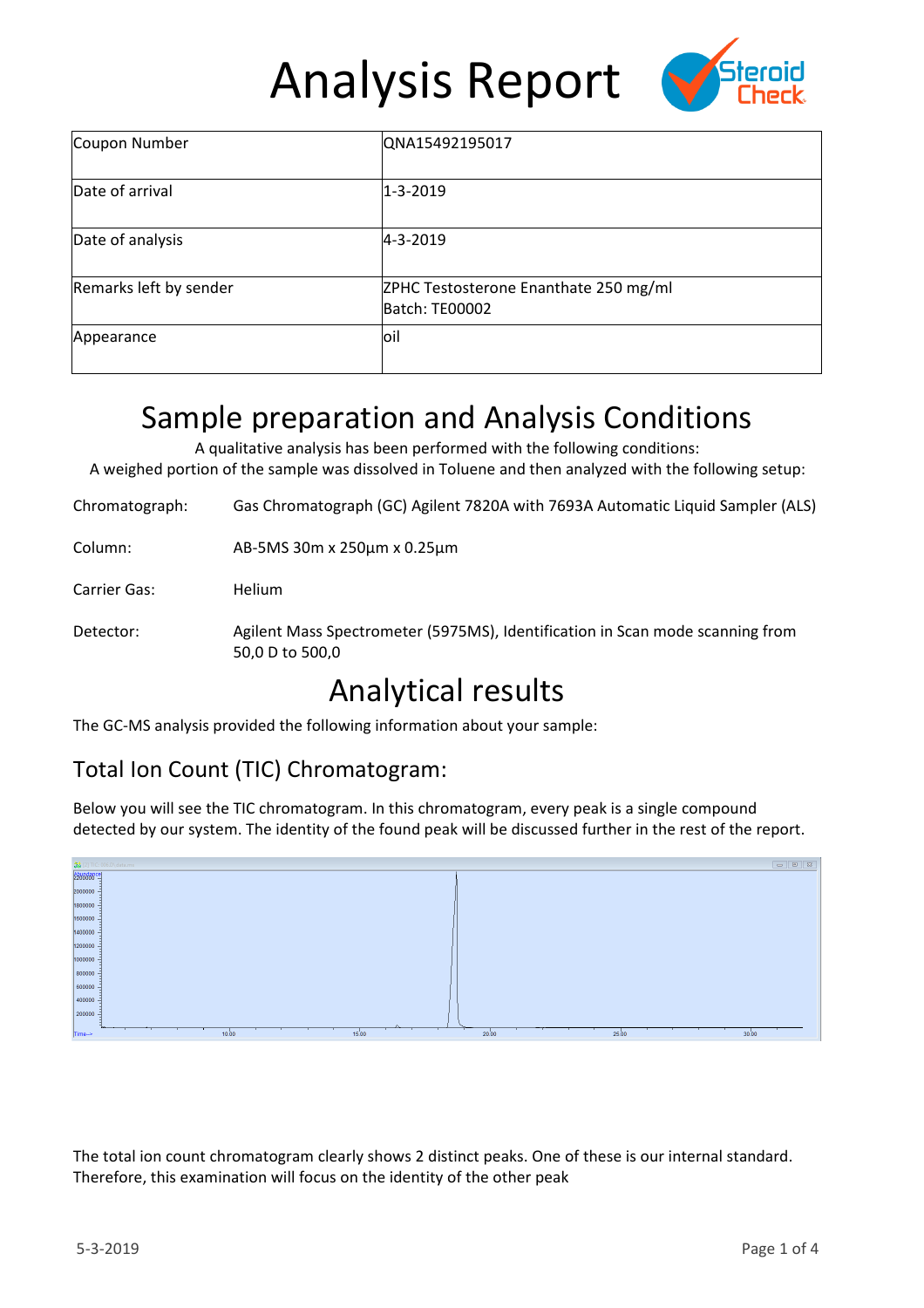# Mass spectrum of peak 2:





Here you see the mass spectrum of the peak in the upper half of the page. Below it, you can see the closest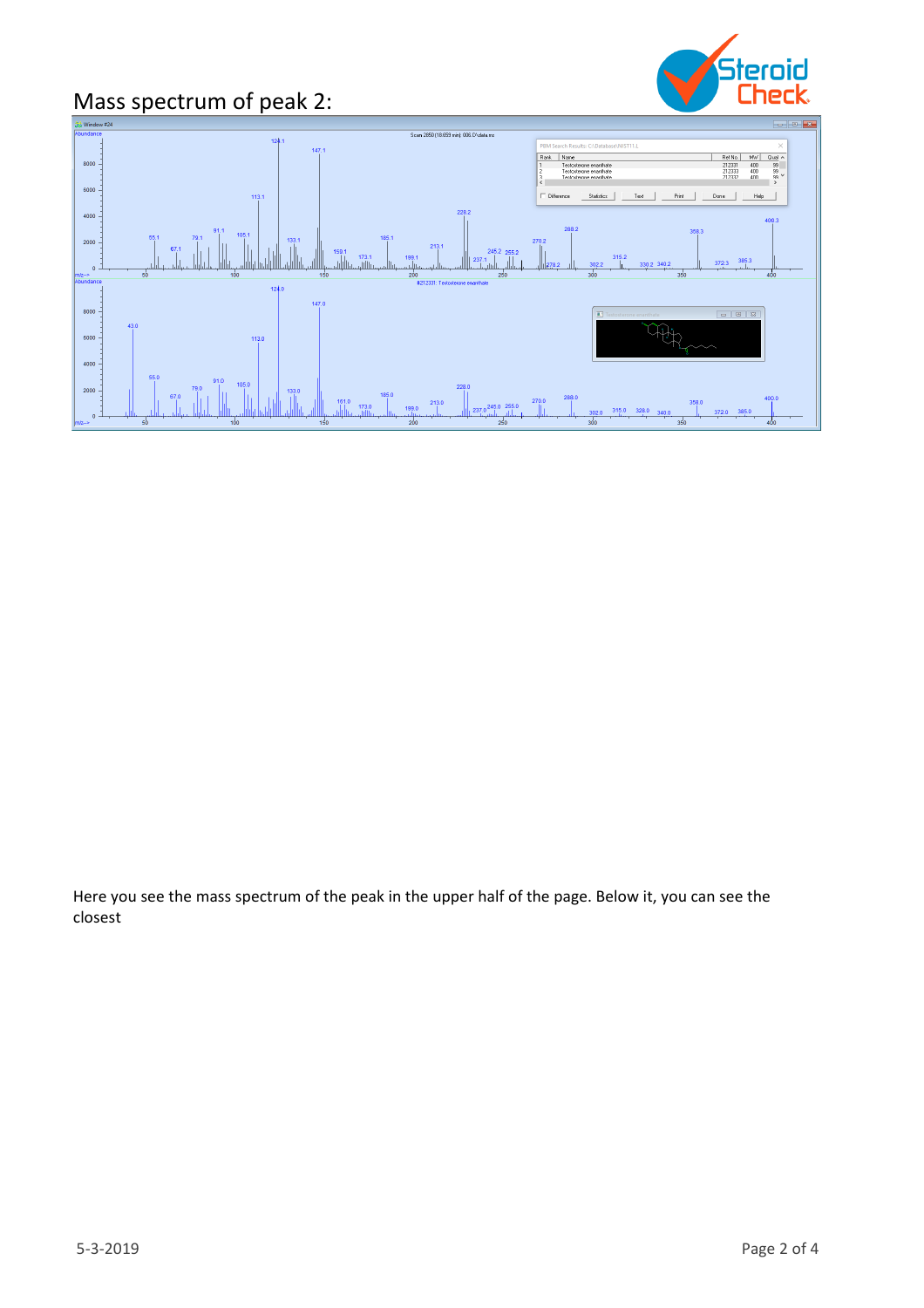### Identification and Quantification:





| Property                 | Value                                                        |  |  |
|--------------------------|--------------------------------------------------------------|--|--|
| Name                     | <b>Testosterone Enanthate</b>                                |  |  |
| Other common names       | Andropository, Testostroval, Androtardyl, Atlates, Durathate |  |  |
| Substance type           | Steroid                                                      |  |  |
| <b>CAS Number</b>        | 315-37-7                                                     |  |  |
| Molecular formula        | $C_{26}H_{40}O_3$                                            |  |  |
| Molecular weight         | 400,594 D                                                    |  |  |
| <b>Match Quality</b>     | 99%                                                          |  |  |
| Amount used for analysis | 10ul                                                         |  |  |
| Calculated concentration | $286$ mg/ml                                                  |  |  |
| Lower limit              |                                                              |  |  |
| Upper limit (+5%)        |                                                              |  |  |

The data analysis shows the following information about the second peak. The match quality given is a measure for how accurate the given identity of the peak is. A higher match quality means a higher degree of certainty the given compound is present in the sample. Our analysis has a confidence interval of 95%, meaning the true concentration can deviate from the calculated concentration. This means the true concentration of the compound is somewhere within the lower and upper limits, with the calculated concentration as highest probability.

#### Conclusion:

| Substance name         | Substance type | Match quality | <b>Concentration</b> |
|------------------------|----------------|---------------|----------------------|
| Testosterone Enanthate | Steroid        | <b>99%</b>    | $286$ mg/ml          |

The match quality is no indication of purity, only a measure of how reliable the results are.